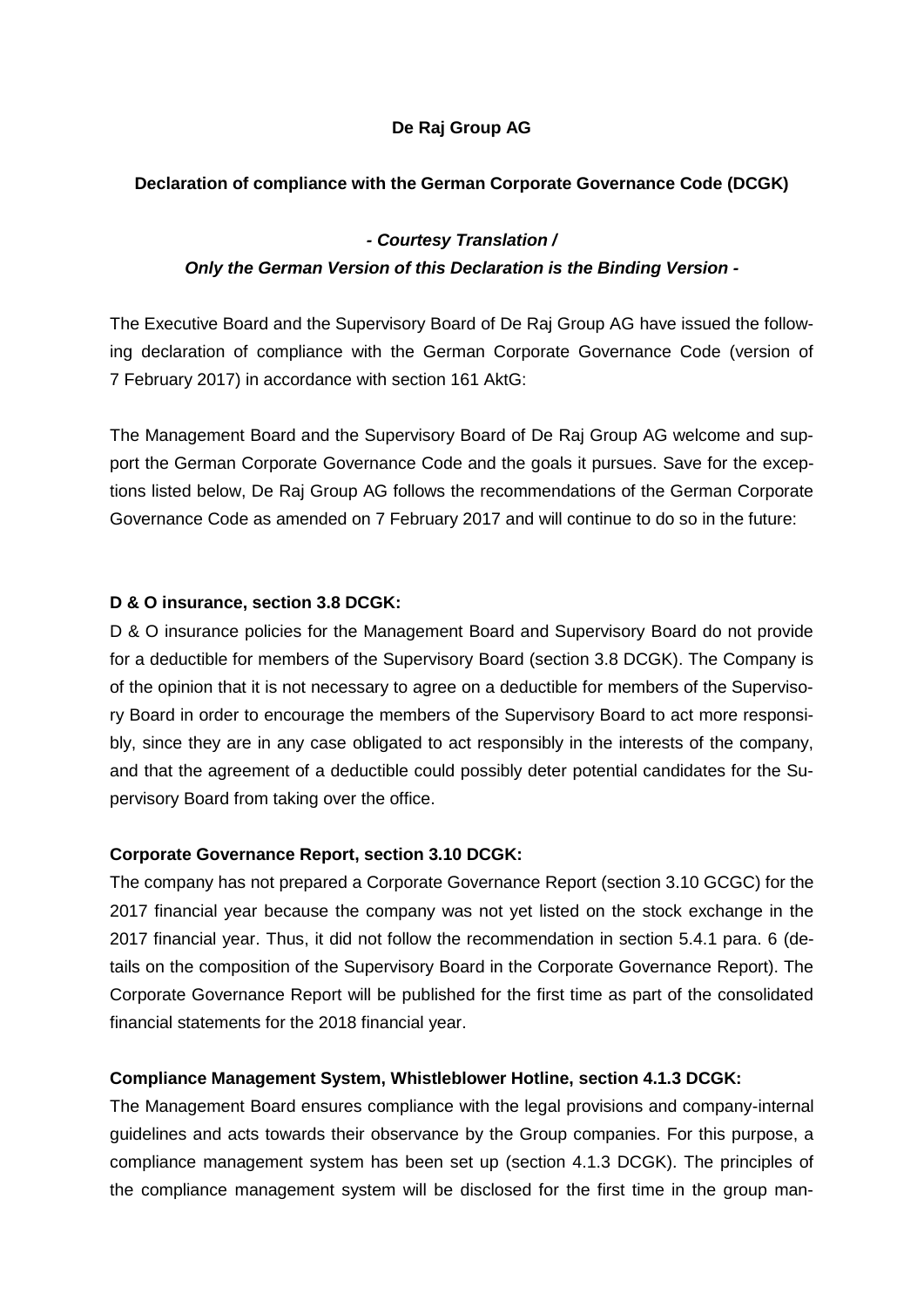agement report for the 2018 financial year, as the company was not yet listed in the previous financial year.

The establishment of a whistleblower hotline was waived. Due to the size of the company, the small number of employees and the flat hierarchies, the company believes that it has a functioning compliance management system even without the establishment of a whistleblower hotline so that any compliance violations, even without such Whistleblower Hotline, will be discovered in time and avoided or under-bound.

#### **Diversity, section 4.1.5:**

The Management Board dispenses with fixed requirements for the consideration of diversity and the appropriate representation of women in management functions in accordance with section 4.1.5 of the Code. The Board also refrains from setting a target for the proportion of women in management positions. Rather, the Board considers it appropriate to determine the question of diversity and the representation of women in individual cases and not to make them dependent on stipulations, in particular abstract targets.

#### **Remuneration components of the members of the Executive Board, section 4.2.3:**

In deviation to section 4.2.3 (6) of the Code, the report provided by the Chairman of the Supervisory Board to the Annual General Meeting on the principles of the remuneration system is waived, because the principles of the remuneration system and the exact amount of the respective remuneration will be included in the Group Management Report (Remuneration Report) for the financial year 2018.

# **Disclosure of the compensation components of the members of the Management Board, section 4.2.5:**

Disclosure of the remuneration components of the members of the Executive Board in accordance with the provisions of section 4.2.5 will be reported for the first time in the Group Management Report (Remuneration Report) for the financial year 2018, as the company was not yet listed in the previous financial year.

# **Diversity, age limits for members of the Board of Management and the Supervisory Board, sections 5.1.2 and 5.4.1 DCGK:**

The Supervisory Board refrains from adhering to diversity requirements in the composition of the Executive Board in accordance with section 5.1.2 of the Code and setting a target for the proportion of women on the Executive Board. Instead, the Supervisory Board considers it appropriate to determine the question of diversity and the representation of women in individual cases and not to make them dependent on abstract specifications, in particular target figures. Furthermore, the Supervisory Board refrains from working together with the Execu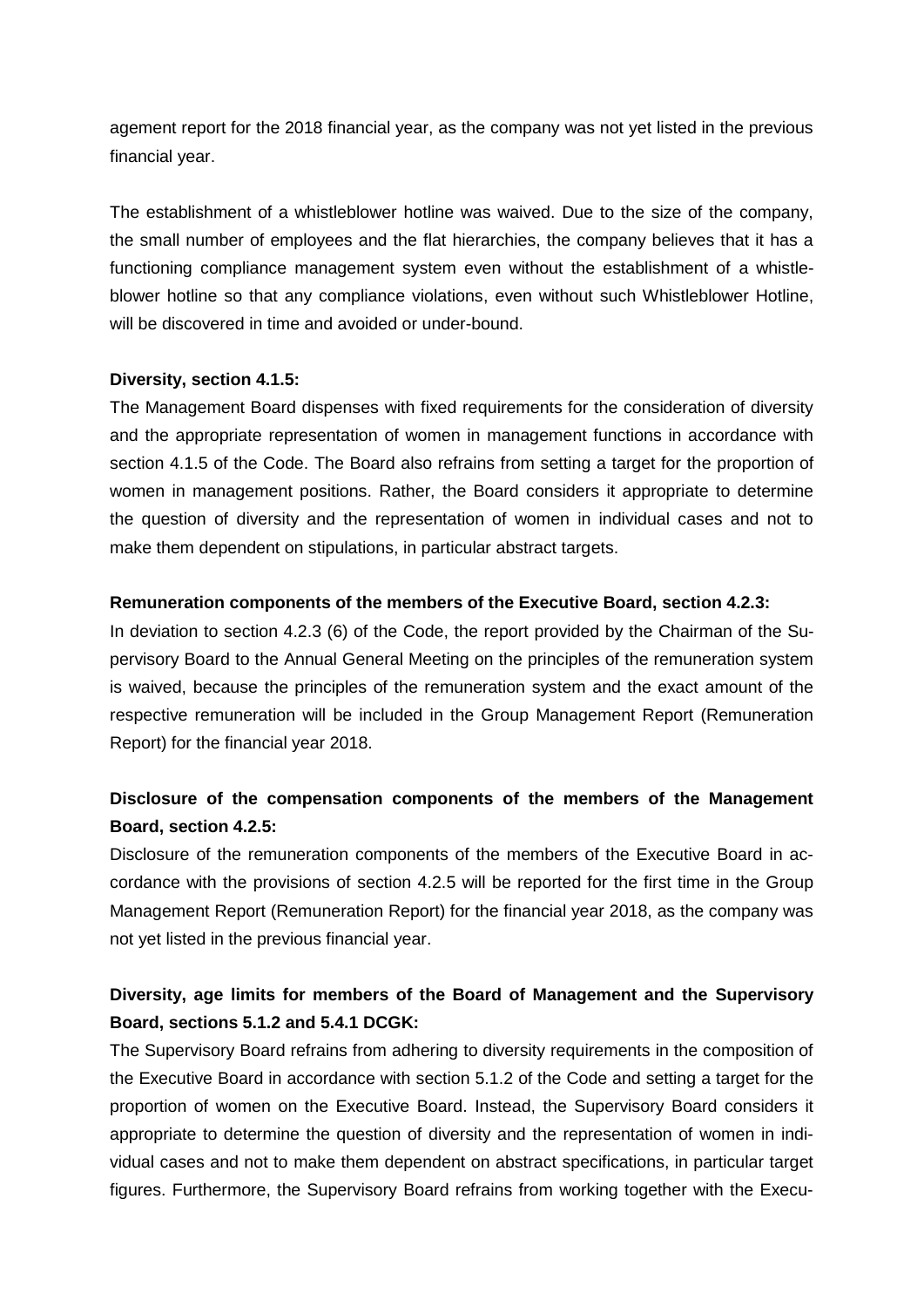tive Board to ensure long-term succession planning, as the current age structure of the Executive Board members means there is currently no need for such planning.

There are no age limits for members of the Management Board and Supervisory Board (sections 5.1.2 and 5.4.1 DCGK). The Company is of the opinion that the determination of an age limit is not advisable, as the company should also have the knowledge and experience of older persons in the context of the Executive Board and Supervisory Board activities.

## **Committees, section 5.3 DCGK:**

In view of its small number of members, the Supervisory Board refrains from forming committees (section 5.3 DCGK).

## **Composition of the Supervisory Board, section 5.4.1:**

The Supervisory Board refrains from naming concrete targets for its composition in accordance with section 5.4.1 of the Code and developing a competence profile for the entire Supervisory Board. In addition, the Supervisory Board refrains from setting an age limit for Supervisory Board members, a limit for the length of service or any requirements for diversity. Rather, the Supervisory Board will align its composition with the current requirements of the company and deems a determination in advance within the framework of predefined goals, competence profiles or other requirements, such as: age limits, not advisable.

## **Independence, section 5.4.2:**

The composition of the Supervisory Board focuses on personal and professional suitability. Contrary to section 5.4.2 of the Code, members of the Supervisory Board as well as all of the Supervisory Board members may also be suitable if they do not meet the criteria for independence stated therein.

# **Individualized statement of compensation of Supervisory Board members, section 5.4.6:**

The individualized disclosure of the compensation of the members of the Supervisory Board in accordance with the provisions of section 5.4.6 Paragraph 3 will be made for the first time in the group management report or in the notes for the financial year 2018, as the company was not yet listed in the previous financial year.